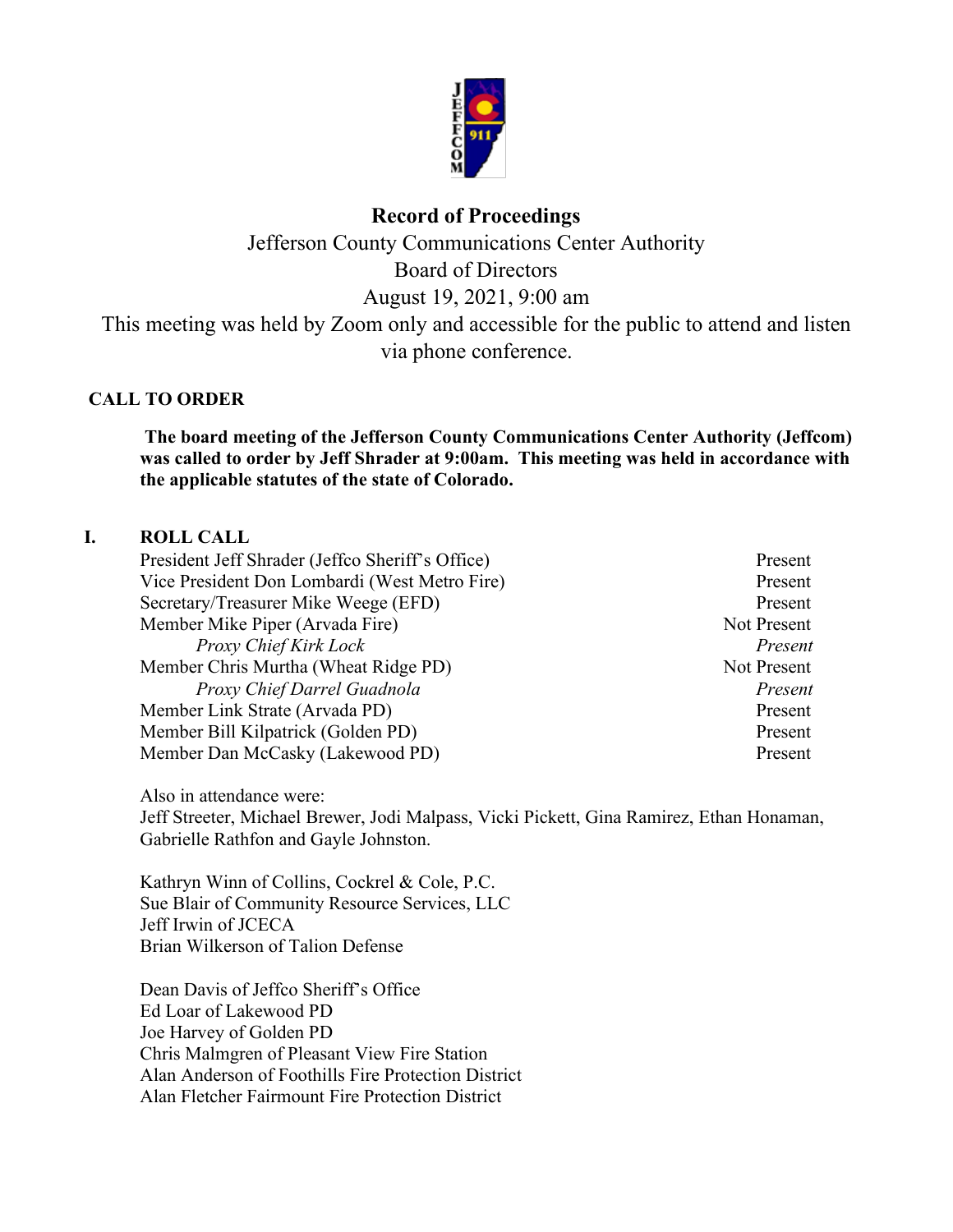Candace Harris with Arvada PD

**II. PUBLIC COMMENT – (Limited to 3 minutes each)** No public comment

# **III. APPROVAL OF RECORD OF PROCEEDINGS**

**MOTION: It was moved by Don Lombardi and seconded by Dan McCasky to approve the record of proceedings of the board meeting for June 17, 2021. The motion was voted upon and approved unanimously.**

## **IV. REPORTS**

- A. Financial and Budget Update (CRS) Community Resource of Colorado Ms. Sue Blair
	- July 2021 Financial Statements Sue Blair presented the July financial statements and reviewed with the Board the comparison of budget to actual revenue and expenditures. Revenues and expenditures are on track according to the budget. Additional Covid relief funding was received in July.
- B. Executive Director Update
	- General Update and Overview
	- Staff attended the APCO International conference. Kevin Biegert was recognized as the APCO Information Technologist of the Year and Mark Nava was recognized as Telecommunicator of the Year for 2020.
	- Mike Brewer has been working with a Military Task Force this past year. The Task Force has grown in size and is now a committee. Mike Brewer has been selected to be the Committee Chair.
	- Jeffcom has 10 trainees on the floor with 7 new hires in August academy.
	- ACE Accreditation will be the next milestone for Jeffcom, a presentation is planned for the September Board meeting.
- C. Legal Update Ms. Kathryn Winn
	- Resolution 2021-02 to amend the employee handbook regarding employee status change and seniority. Employees moving to part time had the opportunity to move back to full time within 90 days and retain their seniority status. Jeffcom will still allow employees to transition to part time but do away with the 90-day period and retain their seniority. Employees can go back to full time, but their seniority would be that of the most recent training class. A grandfather clause has been included for employees that went to part time within the last 90 days would not lose that expectation.

# **MOTION TO APPROVE RESOLUTION 2021-2 TO AMEND THE EMPLOYEE HANDBOOK REGARDING EMPLOYEE STATUS CHANGE AND SENIORITY.**